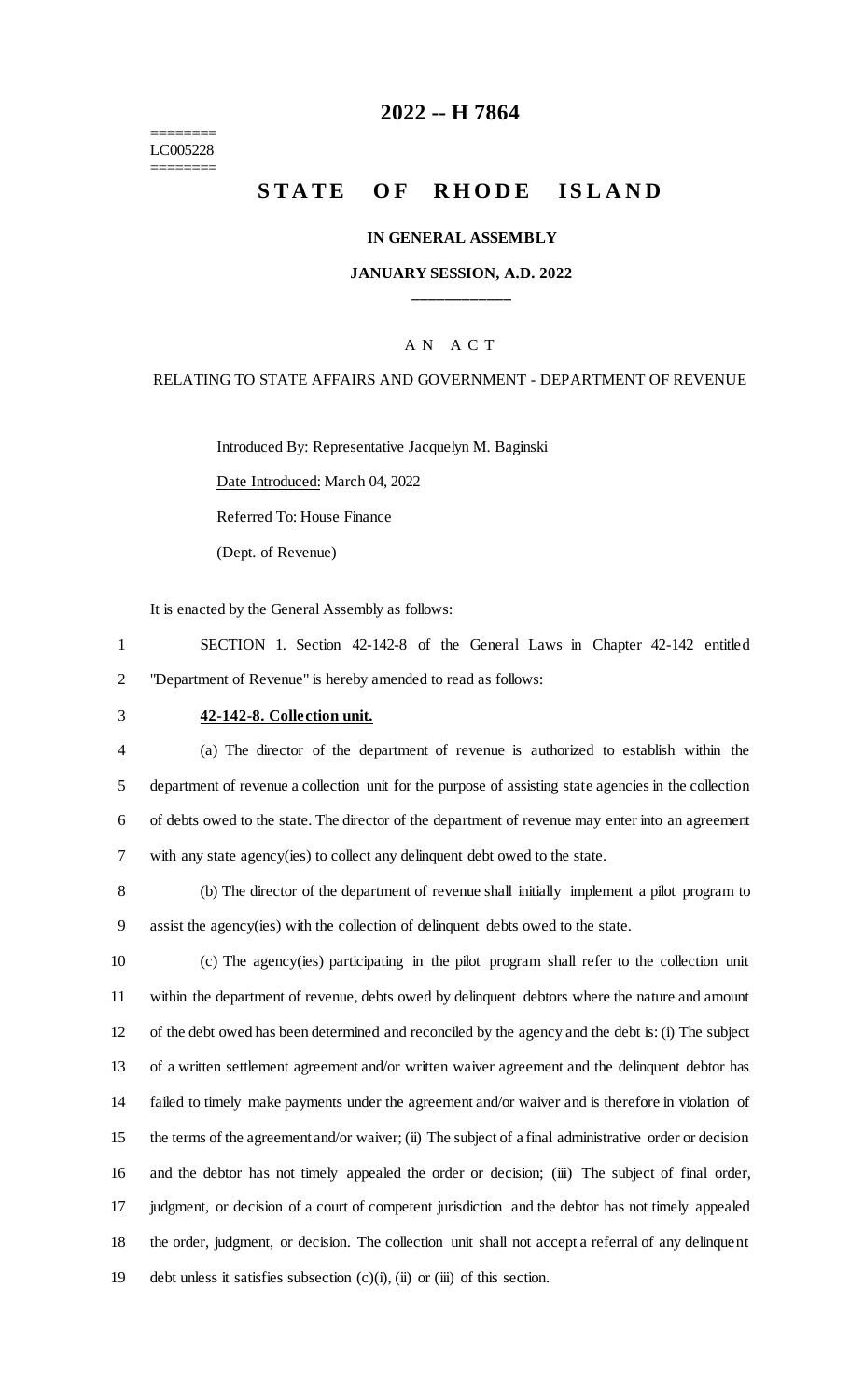(d) Any agency(ies) entering into an agreement with the department of revenue to allow the collection unit of the department to collect a delinquent debt owed to the state shall indemnify the department of revenue against injuries, actions, liabilities, or proceedings arising from the collection, or attempted collection, by the collection unit of the debt owed to the state.

 (e) Before referring a delinquent debt to the collection unit, the agency(ies) must notify the debtor of its intention to submit the debt to the collection unit for collection and of the debtor's right to appeal that decision not less than thirty (30) days before the debt is submitted to the collection unit.

 (f) At such time as the agency(ies) refers a delinquent debt to the collection unit, the agency shall: (i) Represent in writing to the collection unit that it has complied with all applicable state and federal laws and regulations relating to the collection of the debt, including, but not limited to, the requirement to provide the debtor with the notice of referral to the collection unit under subsection (e) of this section; and (ii) Provide the collection unit personnel with all relevant supporting documentation including, but not limited to, notices, invoices, ledgers, correspondence, agreements, waivers, decisions, orders, and judgments necessary for the collection unit to attempt to collect the delinquent debt.

 (g) The referring agency(ies) shall assist the collection unit by providing any and all information, expertise, and resources deemed necessary by the collection unit to collect the delinquent debts referred to the collection unit.

 (h) Upon receipt of a referral of a delinquent debt from an agency(ies), the amount of the delinquent debt shall accrue interest at the annual rate of interest established by law for the referring agency or at an annual rate of 13%, whichever percentage rate is greater.

 (i) Upon receipt of a referral of a delinquent debt from the agency(ies), the collection unit shall provide the delinquent debtor with a "Notice of Referral" advising the debtor that:

(1) The delinquent debt has been referred to the collection unit for collection; and

(2) The collection unit will initiate, in its names, any action that is available under state law

 for the collection of the delinquent debt, including, but not limited to, referring the debt to a third party to initiate said action.

 (j) Upon receipt of a referral of a delinquent debt from an agency(ies), the director of the department of revenue shall have the authority to institute, in its name, any action(s) that are available under state law for collection of the delinquent debt and interest, penalties, and/or fees thereon and to, with or without suit, settle the delinquent debt.

 (k) In exercising its authority under this section, the collection unit shall comply with all state and federal laws and regulations related to the collection of debts.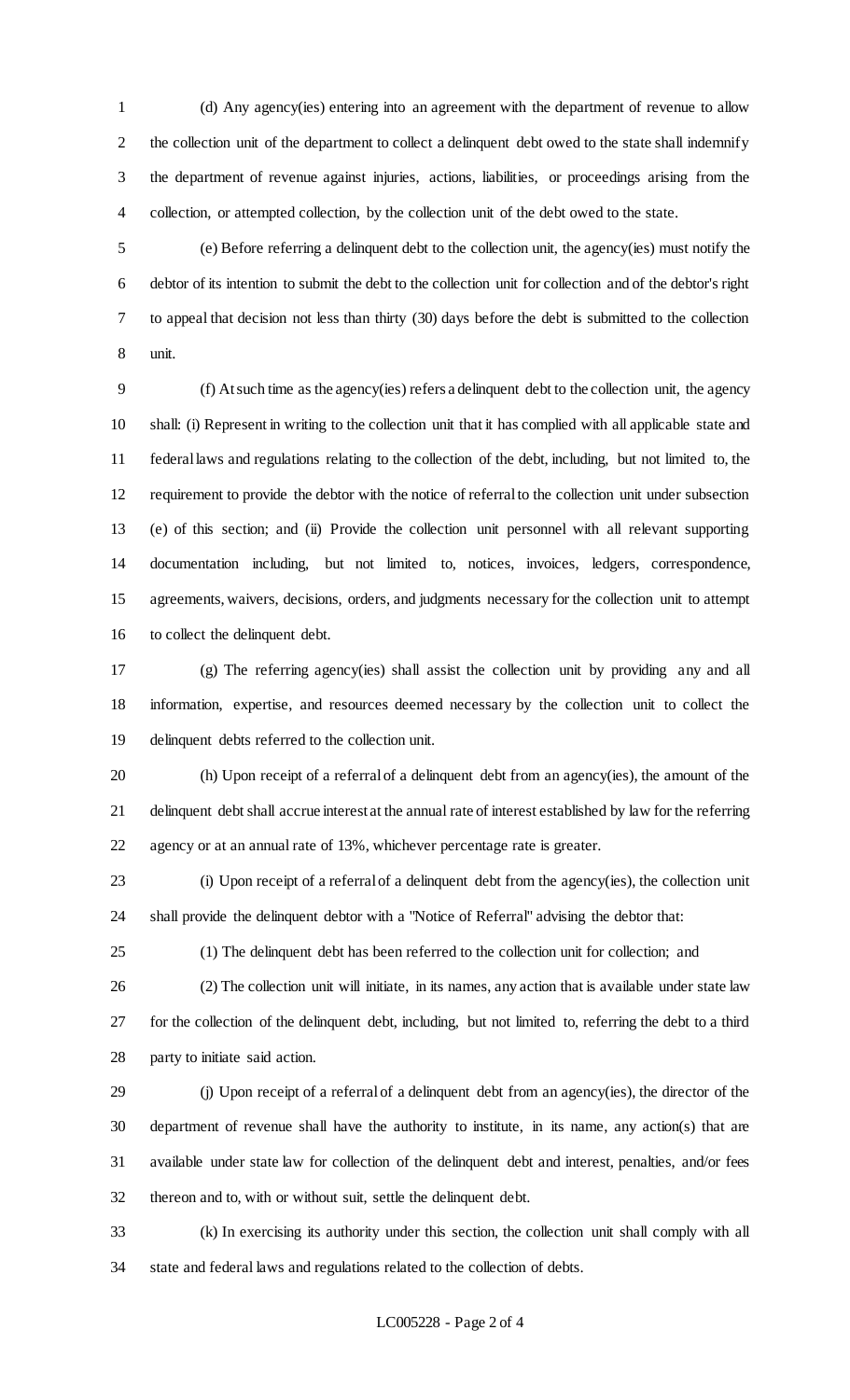- (l) Upon the receipt of payment from a delinquent debtor, whether a full or partial payment, the collection unit shall disburse/deposit the proceeds of the payment in the following order:
- (1) To the appropriate federal account to reimburse the federal government funds owed to them by the state from funds recovered; and
- 

(2) The balance of the amount collected to the referring agency.

 (m) Notwithstanding the above, the establishment of a collection unit within the department of revenue shall be contingent upon an annual appropriation by the general assembly of amounts necessary and sufficient to cover the costs and expenses to establish, maintain, and operate the collection unit including, but not limited to, computer hardware and software, maintenance of the computer system to manage the system, and personnel to perform work within the collection unit.

 (n) In addition to the implementation of any pilot program, the collection unit shall comply with the provisions of this section in the collection of all delinquent debts under this section.

 (o) The department of revenue is authorized to promulgate rules and regulations as it deems appropriate with respect to the collection unit.

 (p) By September 1, 2020, and each year thereafter, the department of revenue shall specifically assess the performance, effectiveness, and revenue impact of the collections associated with this section, including, but not limited to, the total amounts referred and collected by each referring agency during the previous state fiscal year to the governor, the speaker of the house of representatives, the president of the senate, the chairpersons of the house and senate finance committees, and the house and senate fiscal advisors. The report shall include the net revenue impact to the state of the collection unit.

22 (q) No operations of a collection unit pursuant to this chapter shall be authorized after June 23 30, 2023.

SECTION 2. This act shall take effect upon passage.

======== LC005228 ========